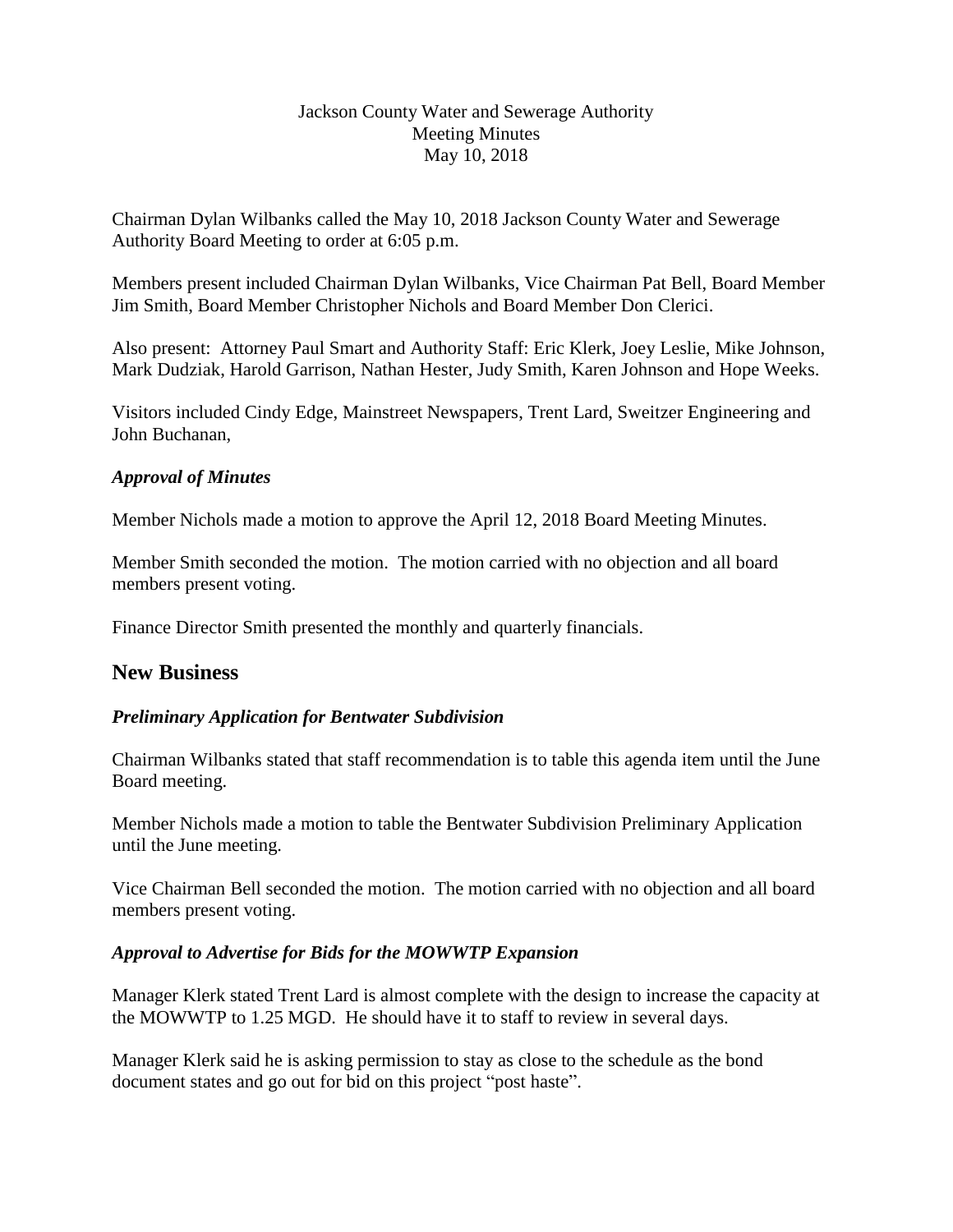Trent stated he has almost finished the design and is about ready to submit to the Authority staff for review. He said the EPD has signed off on the DDR's.

Member Clerici asked when we could anticipate advertising. Trent said on or around May 15 for advertising, with the bid opening June 21, contract award August 9 and notice to proceed in mid-August. He stated the award recommendation would be at the July board meeting.

Member Clerici made a motion to approve advertising for bids after final design approval.

Vice Chairman Bell seconded the motion. The motion carried with no objection and all board members present voting.

## *Facilitate Phosphorus Removal for the MOWWTP (.8 MGD BNR Upgrade)*

Manager Klerk said Trent had a meeting with the EPD to discuss increasing capacity at the wastewater plant to 0.8 MGD on an interim basis. He said in order to get to the 0.8 MGD, the EPD wants to evaluate the phosphorus limit at discharge.

Manager Klerk said EPD is requiring pilot testing of phosphorous. He said if the EPD gives a number around 1 ppm, we could meet that if we purchase and install equipment that would aid in the reduction of phosphorus.

Manager Klerk said this is the easiest route to get more capacity more quickly than the minimum eighteen-month timeline but there is no guarantee from the EPD.

Manager Klerk said he is asking for approval of not to exceed \$60,000 for this project.

Chairman Wilbanks said, in summary, this would increase capacity from 500,000 to 800,000 GPD without having to wait the full two years. Manager Klerk said "yes" and added we would have to spend 7.5 million dollars to do it regardless.

Member Clerici made a motion to approve the phosphorus approval project for the MOWWTP for the amount of \$60,000 (not to exceed).

Member Smith seconded the motion. The motion carried with no objection and all board members present voting.

## *Approval of Air Relief Valves*

Manager Klerk said he is asking for approval to install five air relief valves in Traditions on the wastewater force main. He said there is air hammer in the pipe line and we receive continues noise complaints.

Manager Klerk said Mark has identified five valves that need replacing. He said this will quiet the noise and be better for the pipe line since air pockets can cause line breaks.

Member Nichols made a motion to approve the installation of five air relief valves with J  $& K$ Utilities.